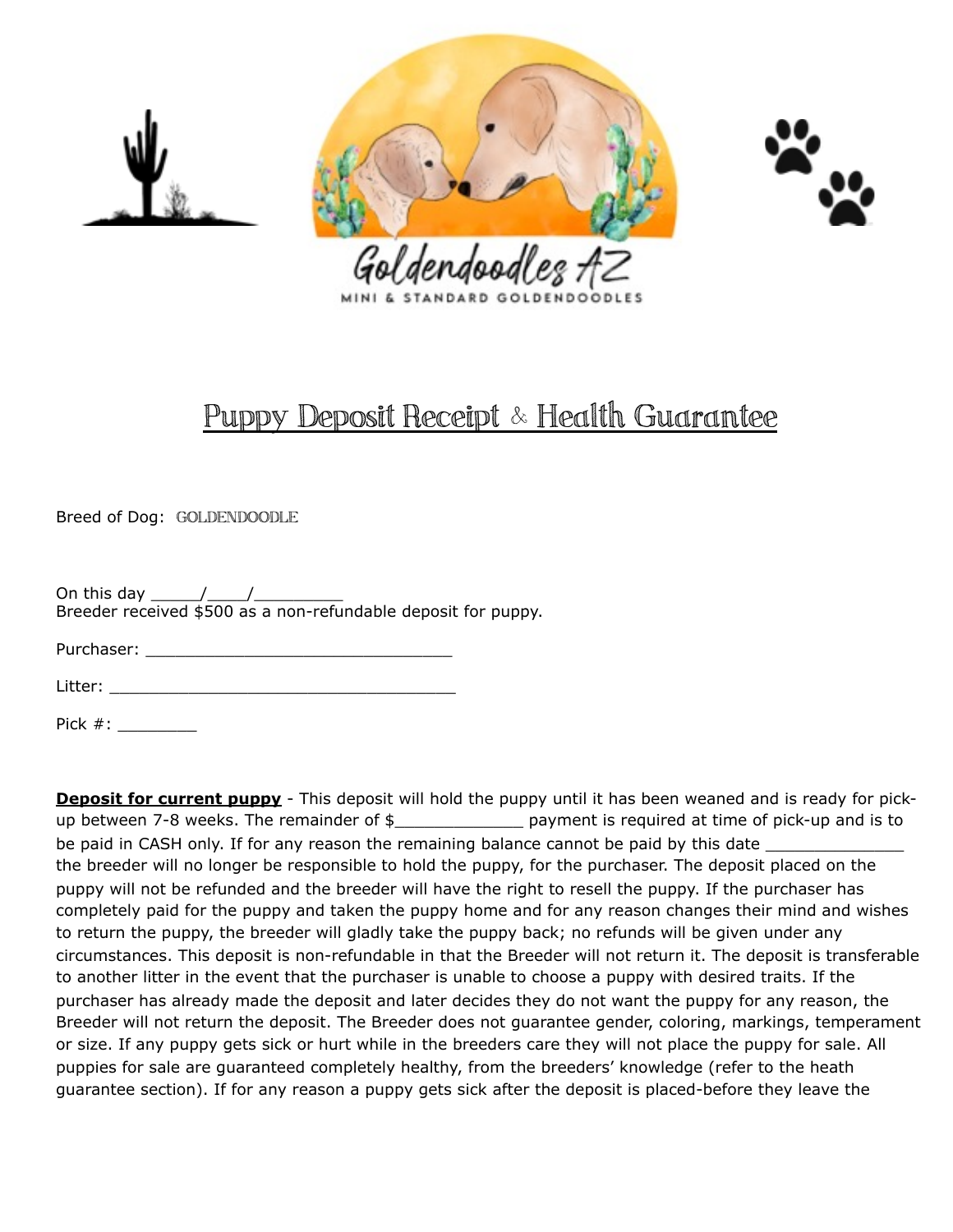breeders care-the breeder is responsible to get the proper medical care for the puppy and to advise purchaser. Once the puppy leaves the breeders care the breeder is no longer responsible for any health costs or care (refer to Health Guarantee).

| Breeder's Name (Print): Brielle Richardson |  |
|--------------------------------------------|--|
|                                            |  |
|                                            |  |
|                                            |  |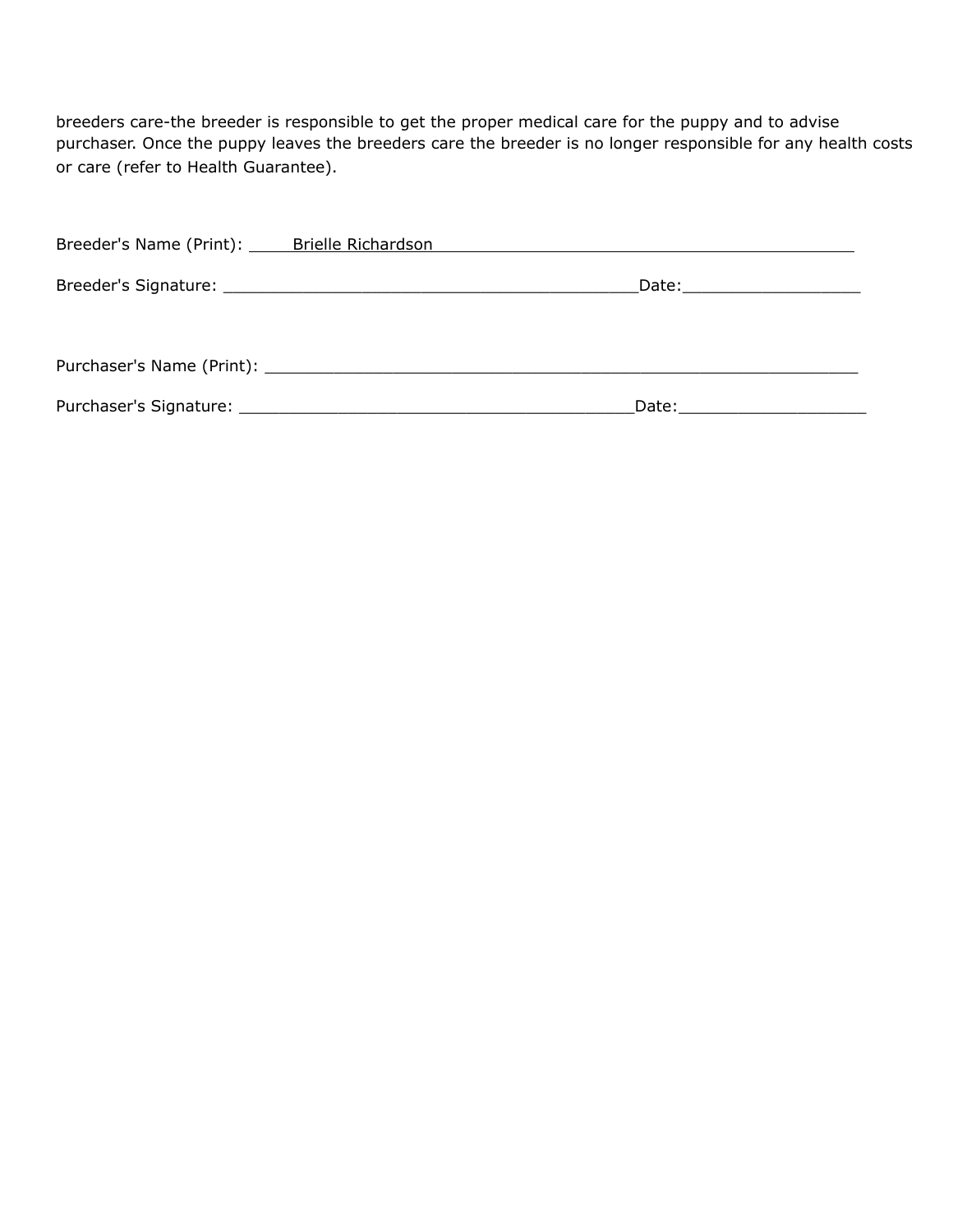## Goldendoodle AZ Health Guarantee:

We (the breeder & purchaser) believe this puppy to be in good physical health at time that puppy left breeder's possession. We (the breeder & purchaser) understand all necessary vaccinations and deworming have been done that are reasonable for puppy's age. In order for the breeder to be held responsible for ANY LIFE THREATENING/FATAL HEALTH CONCERNS, Purchaser: MUST have this puppy examined by a licensed veterinarian within 2 business days of possession of puppy and provide necessary proof to breeder of life threatening/fatal health concerns. If this is not possible, Purchaser must notify Breeder immediately to work out other arrangements.

The Breeder must be notified by email: goldendoodleaz@gmail.com AND by phone at:623-313-4135 : if no answer, leave a message within 24 hours of the RESULTS of Veterinarian exam. Failure to do so VOIDS the breeder from having ANY responsibility or liability for ANY HEALTH CONCERNS. At no time is breeder responsible for ANY vet charges.

Please note: Breeder will NOT be responsible for any veterinarian fees or costs, once the purchaser has taken possession of the puppy or puppy has left Breeder's possession. Purchaser is aware that owning a puppy means frequent trips to the veterinarian and understands that the Purchaser is responsible for all costs.

This Guarantee does not cover common puppy/dog ailments such as worms, coccidia, giardia, vitamin deficiencies, hypoglycemia, fleas, ticks, lice, mange, mites, canine parvovirus, or any bacterial disorders brought on by parasites, or any other ailment that could be caused by their environment.

There is no guarantee or warranty that the Purchaser will be able to show the puppy regardless of show potential. Purchaser understands that within a single litter that all sizes and variance in coats and quality may be produced. Therefore, the Breeder CANNOT guarantee the particular size, color or markings. Breeder can use the size of her adults and past litters as an average; all puppies are unique.

This puppy is guaranteed for one year from date of birth, against fatal and life threatening genetic disease which adversely affects the health of the animal. There are certain disorders that may be caused by environmental factors, for example: allergies, thyroid dysfunction, tic, mange and other autoimmune disorders that are not covered by this guarantee.

Purchaser must keep puppy current and up to date on all veterinarian care including vaccinations, deworming, heart worm prevention, preventative health care, flea/tick prevention etc. Purchaser must be able to show all proof of medical records on this puppy; in order for any health guarantee to be upheld by the breeder.

Any puppies purchased through us are required to be spayed/neutered by 12 months of age, if they are not this health guarantee is voided and the breeder has all rights to reclaim the puppy/puppies/dog, and the breeder is not responsible for any health concerns. By purchasing this puppy you agree to not use this dog to breed/reproduce, by accident or on purpose, requiring you to spay/neuter your puppy before they are able to reproduce (as early as 5 months.)

If at any time the breeder is given compelling evidence that the purchaser intends to breed or not spay/ neuter the breeder has every right to withhold and rehome, puppy/puppies/dog and NO REFUND WILL BE PROVIDED. If the puppy has already been placed in the home and compelling evidence is given of intent to breed, or already bred, then the breeder reserves every right to reclaim the puppy/puppies/dog AT COMPLETE EXPENSE OF THE PURCHASER. Compelling evidence can be written statements, such as Facebook or any